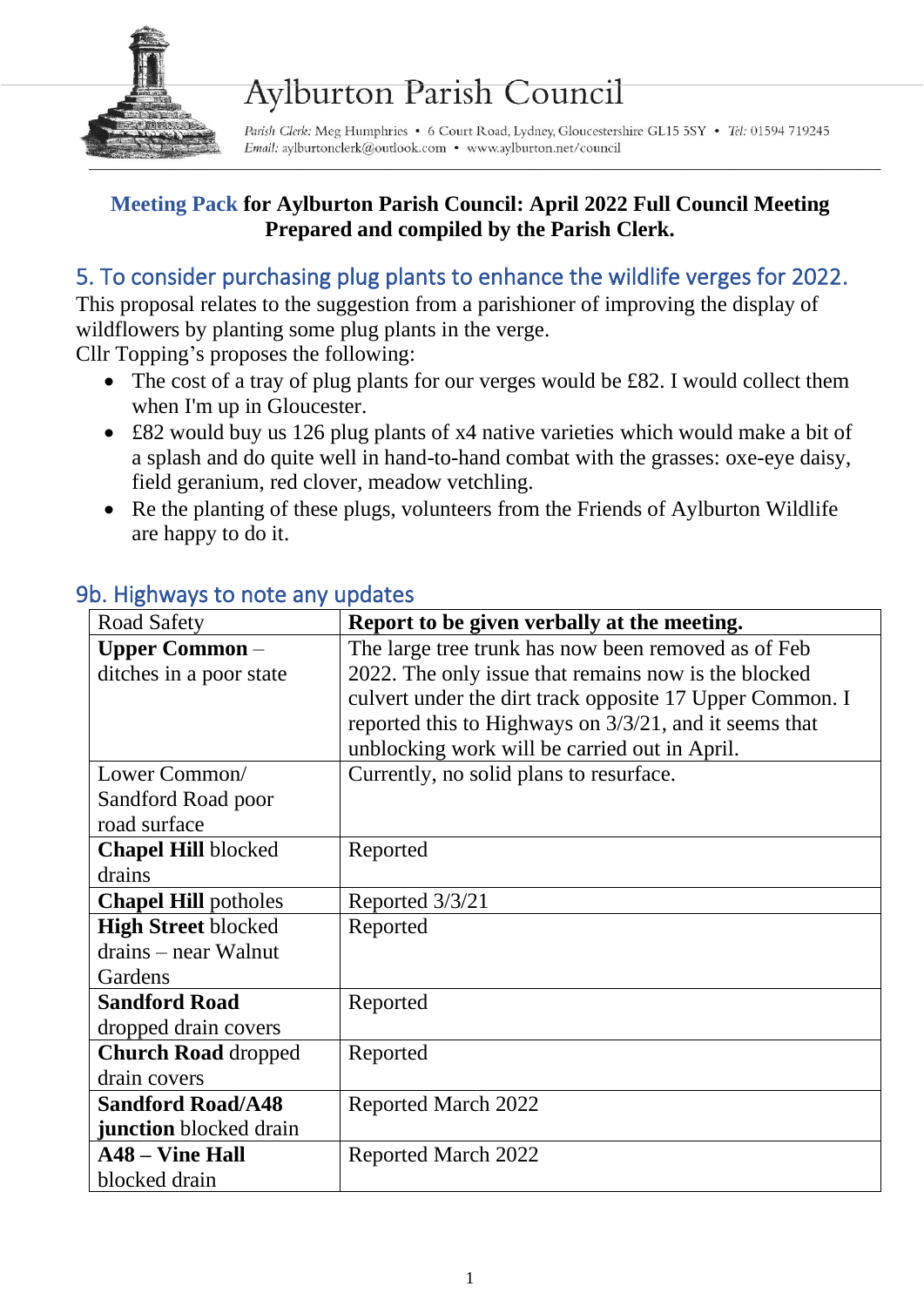## 9q. Weeding. To consider an offer of weeding form Cllr Topping Background:

- Council made the decision to do a year's trial of chemical-free weeding for 2022.
- The search for a groundskeeping professional willing to carry out manual weeding of the village has so far proven unsuccessful despite advertising, and asking numerous local companies and contacts.
- Cllr Topping has offered to fill the contract as follows, although if someone else suitable comes forward he has suggested that he would give way.

*This is my offer to do the hand-weeding of the pavements of Aylburton, as per Ray's map (plus Milling Crescent) and as per the brief (minus March).*

*I would do x2 2-hour tours of the pavements pcm from April-October (7 months)*

*• £24 for each complete 2-hour weeding visit. i.e. £48 pcm, £336 p.a.*

*N.B. I would be hand-weeding, the pavements – not the gutters or other residential areas where there are no pavements.*

*I* would do it for just 2022. *I can report back to the council what I learn in the process to help us write a brief and contract for future years.*

*I can produce business insurance and a risk assessment on request.*

10a. Clerk: to consider the routine annual pay uplift for the civic year 2022/2023

Background: The Clerk pay scale follows the NJC rates of pay, points 7-12, and is awarded a new point every April subject to satisfactory performance.

There is one item for noting, and one for action, as follows.

## **1. For noting: Rates for 2021-22 finally agreed.**

The cost-of-living uplift for 2021-22 has now been agreed following nearly a year of negotiation. This takes point 10 to £11.28. This will be applied